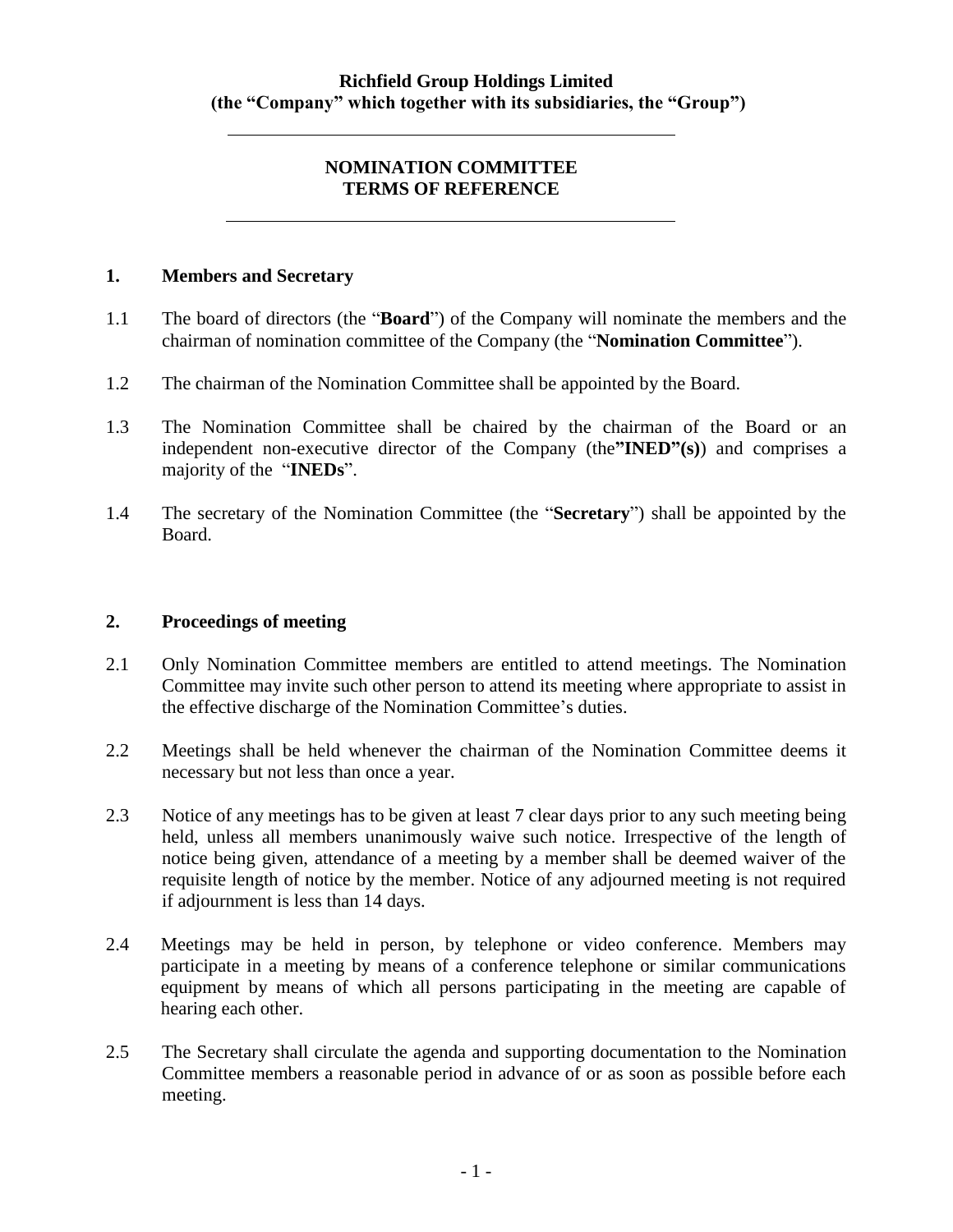- 2.6 The quorum for decisions of the Nomination Committee shall be any two members, one of whom must be an INED. The quorum shall be present at the commencement of and throughout (except during breaks) the meeting.
- 2.7 Resolutions of the Nomination Committee shall be passed by a majority of votes. In case of an equality of votes the chairman shall have a second or casting vote.

## **3. Annual General Meeting**

The chairman of the Nomination Committee or in his/her absence, another member of the Nomination Committee, shall attend the Company"s annual general meeting and be prepared to respond to shareholders' questions on the Nomination Committee's activities and their responsibilities.

### **4. Circulation of minutes and written resolution**

- 4.1 Minutes of the Nomination Committee meetings shall be circulated to all members of the Nomination Committee and the Board. The minutes shall be confirmed by the chairman of that particular meeting signing the same or confirmed by resolutions passed in the following Nomination Committee meeting or Board meeting. All directors of the Company (the "**Directors**") shall, at any time, have access to the minutes of the committee meetings.
- 4.2 Minutes shall be kept by the Secretary and shall be open for inspection from the Directors.
- 4.3 A resolution in writing signed by all the members of the Nomination Committee shall be as valid and effectual as if it had been passed at a meeting of the Nomination Committee duly convened and held.

### **5. Authority of the Nomination Committee**

- 5.1 The Nomination Committee is authorised by the Board to make recommendations to the Board regarding appointment of the Directors.
- 5.2 The Company should provide the Nomination Committee sufficient resources to perform its duties. When necessary, the Nomination Committee should seek independent professional advice, at the Company"s expenses, to perform its responsibilities.
- 5.3 The Nomination Committee is appointed by the Board to, having regard to the independence and quality of nominees, make recommendations to the Board so as to ensure that all nominations are fair and transparent.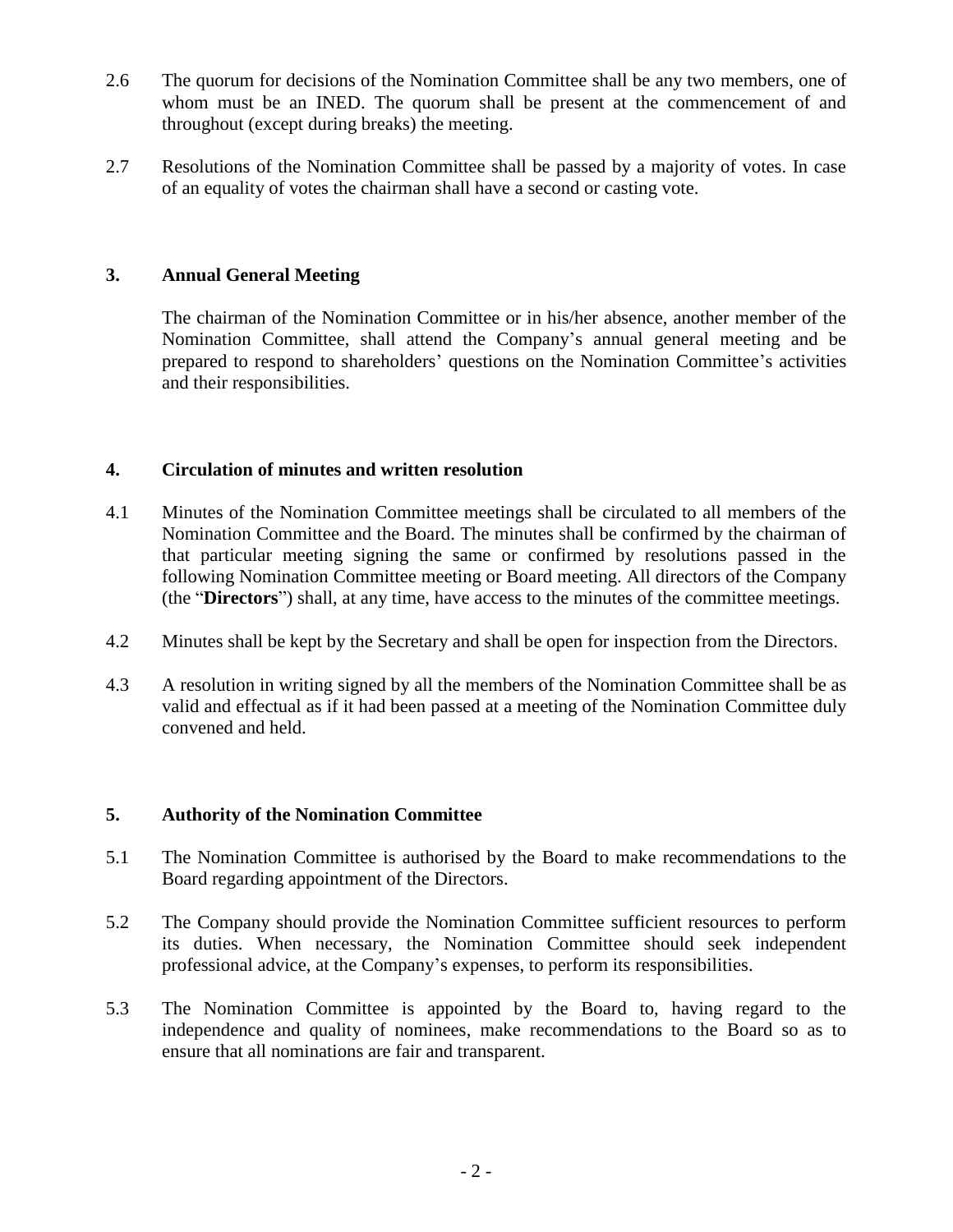# **6. Responsibilities of the Nomination Committee**

The Nomination Committee shall:

- 6.1 review the structure, size and composition (including the skills, knowledge and experience) of the Board at least annually and make recommendations on any proposed changes to the Board to complement the Company"s corporate strategy, and consider and advise the Board as to any changes that may be required to achieve a balanced and appropriate qualified Board and the independence of any present or proposed non-executive Directors;
- 6.2 develop plans for orderly succession for appointments to the Board and other senior positions, and will search for, consider and make recommendations to the Board on the appointment or re-appointment of Directors and succession planning for Directors, in particular the chairman and the chief executive;
- 6.3 re-appointment of any non-executive Director at the conclusion of his or her specified term of office;
- 6.4 any matters relating to the continuation in office as a Director or any Director at any time;
- 6.5 prepare suitable job descriptions and letter of appointment in relation to the Board and, if appropriate, chairmanship and membership of Board committees;
- 6.6 make a statement in the Company"s annual report and accounts detailing its activities and the process it has used to make any recommendations in respect of appointments to the Board;
- 6.7 identify individuals suitably qualified to become Board members and select or make recommendations to the Board on the selection of individuals nominated for directorships;
- 6.8 assess the independence of INEDs; and
- 6.9 report to the Directors its activities as the Directors may require from time to time.

# **7. The articles of association of the Company**

- 7.1 These terms of reference shall not prevail the articles of association of the Company, in particular for the provisions where a Director is not allowed to vote in the case of conflicts of interest.
- 7.2 The provisions relating to the proceedings of the meetings of the Directors stipulated in the articles of association not mentioned above shall be applicable to the proceedings of the Nomination Committee meetings.
- 7.3 The articles of association of the Company regulating the meetings and proceedings of the Directors, so far as the same are applicable and not inconsistent with the provisions of these regulations, shall apply to regulate the meetings and proceedings of the Nomination Committee.